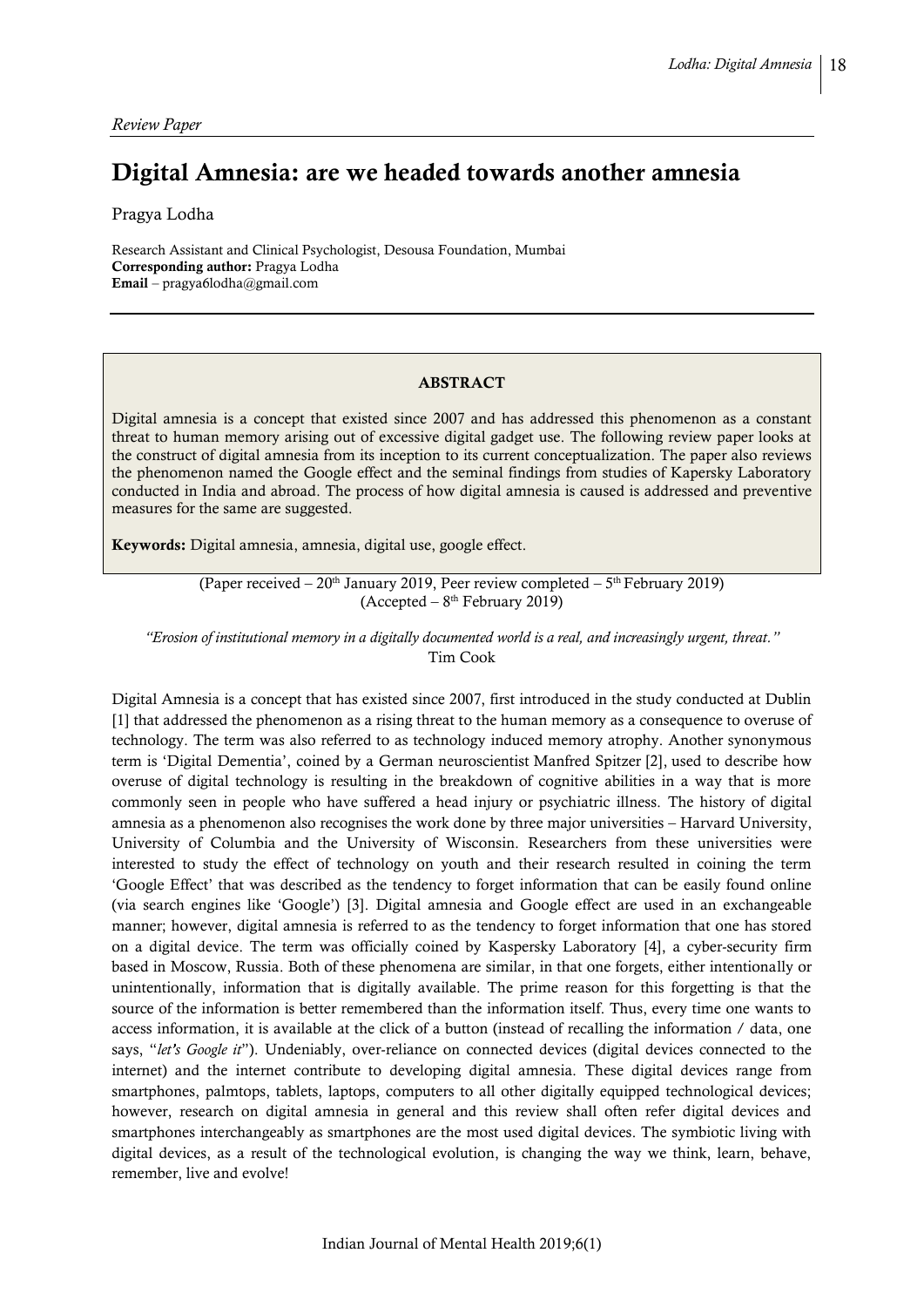### What does Kaspersky Laboratory reports tell us

Kaspersky Lab, a cybersecurity firm in Moscow conducted a survey-based research in 2015 with the aid of Opinion Matters, to unravel how far the reliance on technology has come and the impact on peoples' daily lives. The study questioned over 6,000 consumers in Europe, across the UK, France, Germany, Italy, Spain and the Netherlands. The research findings reported a direct link between the availability of data at the click of a button and a failure to commit that data to memory. The research found that many people struggle to recall memories and simple information they entrust to their devices, including the phone numbers of partners and parents. Based on these findings Kaspersky Lab coined the term "Digital Amnesia" – the experience of forgetting information you trust a digital device to store and remember for you. Kaspersky Lab conducted the study (2015-2016) across Europe, India and the U.S.A [4].

The research conducted in Europe revealed some surprising statistics where people reported the following:

- Devices were being used as digital brains, to store information people needed to remember.
- 34% of European consumers admitted that their smartphone was their memory, as it contained almost everything they need to know or recall.
- 32% of people admitted their digital devices are like an extension of their brain.
- Over three-quarters (79%) of respondents were more reliant on their digital devices then for accessing information than they were five years ago.
- Digital amnesia was seen as a phenomenon in the old and young age groups.

The research conducted in the U.S.A. revealed –

- There was an overwhelming number of consumers who easily admitted their dependency on the Internet and devices as a tool for remembering.
- Almost all (91.2%) of those surveyed agreed that they use the Internet as an online extension of their brain.
- Almost half (44.0%) also admitted that their smartphone serves as their memory–everything they need to recall and want to have easy access to is all on it.
- In addition, many consumers were happy to forget, or risk forgetting information they could easily find, or find again online.
- When faced with a question, half of U.S. consumers would turn to the Internet before trying to remember and 28.9% would forget an online fact as soon as they had used it.

The research conducted in India delineated the following –

- 50% of the survey group treats the internet as an extension of their brain
- 73% of them use their smart phones to connect to the internet
- 50% of Indians aren't interested in remembering facts as much as they are interested in remembering the source for the facts
- The trend of smart phone dependency seems to decrease as the age of the test group increased. That's because smart phones have not been around for long enough to influence a 55-year-old man or woman the same way it's influencing a teenager.

# Is Digital Amnesia all bad ?

Findings across Europe, India and the U.S.A revealed the fact that very few people remembered the phone numbers when they were 15, yet few remembered the phone number of their spouses or children. Statistically, 8 out of 10 people rely on their digital devices much more than they did 5 years ago. Reliance on digital devices is a convenient & reliable way of holding information to remember. Along with our behaviour, our brain is adapting too [5].

Apart from the above stated findings across the three geographical locations, it is also crucial to look at the following results –

1. In Europe, 64% of consumers using a connected device to 'remember' information meant that they could concentrate on something else instead. It is not always wrong with intentionally forgetting things that we know our devices can remember for us. There are so many things to remember, that an external memory-storage unit in such instances can be of great help. However,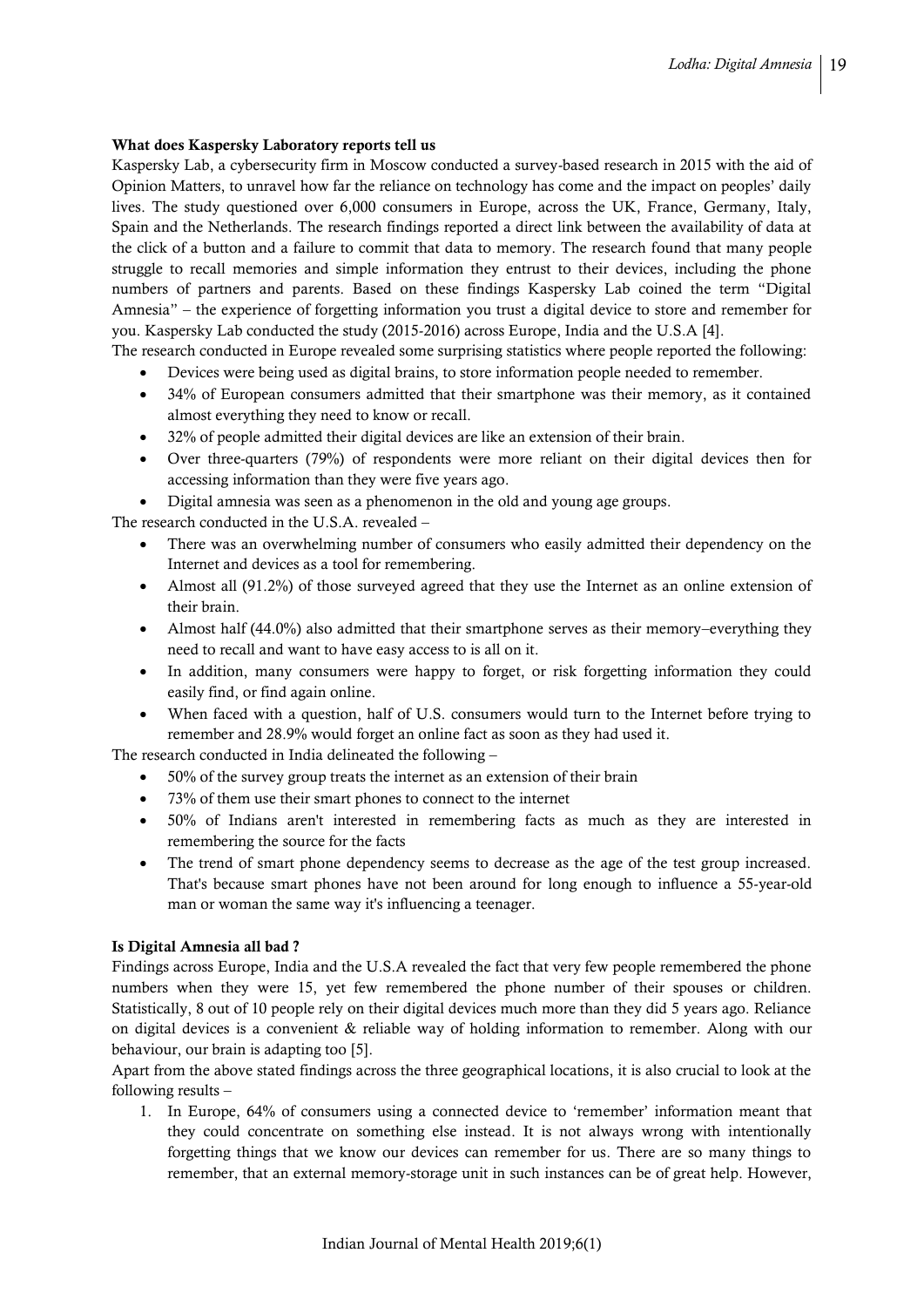relying on devices to remember for us can be a problem if we need to remember the information directly or that information is important to us (for example- remembering a password).

Overreliance on digital devices can also be problematic if –

- Information is needed to be readily available when there is no access to digital storage or to a search engine.
- Information is crucial to remember since one cannot afford to rely only on a digital backup.
- Information is required to be internalized and remembered in the long-term.
- 2. Research also found that 58% of people did not antivirus to protect their information on the digital device, and only 29% people backed up the important information on their devices. More than 80% of people in general use accessories to make their digital devices look appealing however only 30% (approximately) invest to protect their information stored in the digital devices from any kind of malware, cyber-threat, theft, loss or virus invasion.
- 3. Kaspersky reports also discuss that digital amnesia is not just a millennial phenomenon but is and can be equally present (and sometimes more prevalent) in older age groups because the older age group may have more information to sort through. Depending on digital devices can help them offload some information to the device, which could further make recalling the retained information more easily. This is further evidenced by Kathryn Mills from UCL University of Cognitive Neurosciences who explains that dependence on digital devices is also the purpose behind some computing concepts like enterprise content management to big data- so that we can use information effectively than remember it. This delineation comes to the conclusion that there is a school of researchers who believe that remembering information is not as important as using information effectively [6].
- 4. Apart from adverse effects to the memory, newspaper reports have had mental health professionals sharing the incidence of behavioural problems like attention deficit, high irritability, aggression levels rising up. The presentation of depression, anxiety, panic attacks and posttraumatic stress disorder have also shown to have links with digital amnesia. Consequently, psycho-social variables like low self-esteem, low self-confidence and lack of self-identity also surface to concern. These behavioural and psychological signs emerged in individuals who either lost their smartphones which had a barrage of their personal and professional information; or their data was lost due to third-party malice [7].
- 5. There are theoretical linkages of digital amnesia with smartphone addiction. The distractions caused as a result of multi-tasking on smartphones is proposed as a reason for the inability of longterm memory formation and greater memory loss. It is further proposed that it interferes with the sleep patterns, causing interruptions. Interrupted sleep further reduces the ability for synaptic pruning to take place, thus, impairing the ability to retain new information and form new memories [8].

It is for us to further question whether freeing up space in our brain, by depending on digital devices, does it indeed make space for learning new skills and can it really lead to us to use our minds in newer ways? Research continue to strive for the answer while sifting the benefits of digital amnesia in the dearth of its limitations and adverse consequences.

#### The 'how' of Digital Amnesia

Psychologists have believed that stress can cause amnesia or affect the memory adversely. However, that is not the only reason, excessive use of mobile phones, can and does also lead to memory loss in humans.

The 'how' of digital amnesia can be explained like this- when an individual relies on the digital devices, every time one wants to look for information, they reach out to the smartphone. This quick-fix of looking up the internet for any information / data, reduces the burden on human memory systems. Thus, our working memory systems engage only in finding the source of information and the information referred to remains only in the short-term memory system. Because information is only a click away, we don't feel the need to remember it as it can quickly be looked up online and our digital devices can store that information for us. Such reliance on digital devices refrains us from learning a new-skill. Consequently,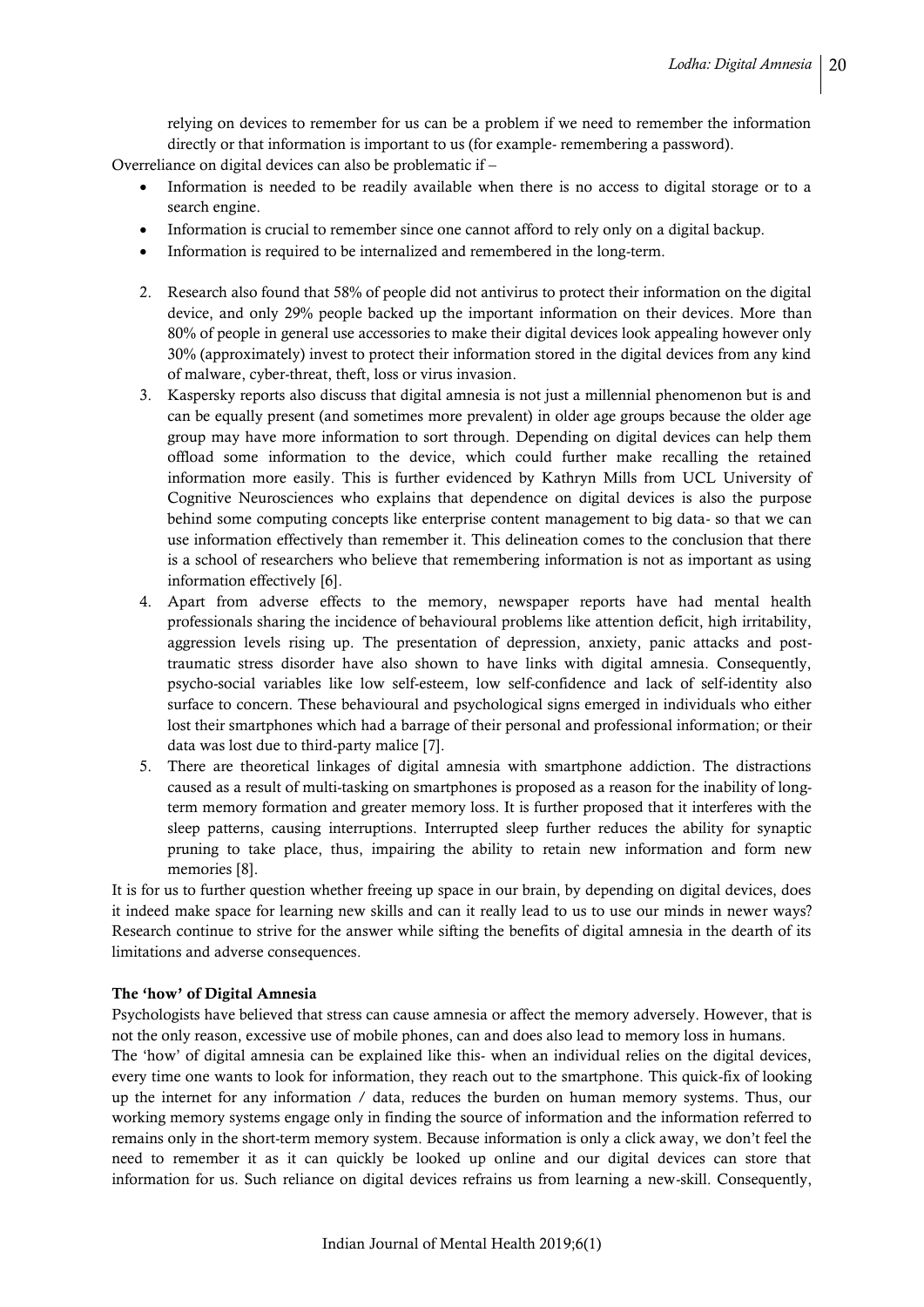there is no information input to be rehearsed; when there is no rehearsal, there is quick decay of information; leading to nothing being stored in the long-term memory system. In conclusion, Maria Wimber, from the University of Birmingham, says that there seems to be a risk that the constant recording of information on digital devices makes us less likely to commit this information to long-term memory, and might even distract us from properly encoding an event as it happens" [9-11].

Another explanation also goes that when information is encoded and stored using lesser sensory inputs, the retention is likely to be poorer and weaker. Multisensory memories using the senses of sensation, vision, auditory and other senses help better store the same information as opposed digitally encoding it which in most cases using only the sense of vision (sometimes auditory).

# Can Digital Amnesia be prevented

Whilst addressing the preventive aspect of digital amnesia, a quick check on the identification can be of great help. There are some questions that one can address, either to the self or another, in order to check if there has been a crawling effect of digital device usage on their memories:

- Where have you been storing your data- has it always been any of the digital devices?
- Have you been spending excessive time on digital media?
- Has your pattern of communication transformed to become only virtually?
- Have you been observing an adverse impact on your work- have you been experiencing forgetfulness, unfinished tasks, forgotten responsibilities?
- Are you unable to imagine a technology free zone?
- Do you feel amiss without your digital device?

Apart from maintain a mental health hygiene, some simple steps that one can undertake to keep the neurons firing and prevent digital amnesia are –

- Making a habit to memorise important information to you
- Making travel experiential, rather than clicking and snapping every moment on digital devices. Sometimes reminiscing the travel makes it more memorable
- You can still be where you want to, without a check-in
- Digital detox is essential, especially when done on a family level where the entire family practices spending digital free hours in order to motivate one another to inculcate the same.
- Safety of digital data should be maintained by investing into security for stored data rather than merely investing in the décor of the hardware.
- Bonding with nature is a good holistic practice to rejuvenate and detox.

# Conclusions

Digital amnesia is a phenomenon under research and put in elementary understanding, it explains that what is not needed to be remembered, is easily forgotten. Cognitive neuroscientists and psychologists have not yet affirmed digital amnesia as a scientific phenomenon, but they agree that relying less on the mind, builds fewer neuron connections in the brain, stagnating its development. Among the restricted literature available, the disadvantages of digital amnesia overweigh the constricted advantage it possibly has. Given the lack of secure procedures to save the digitally stored information and the lurking threat of behavioural addiction, it is essential to realise the adversities of the growing phenomenon of digital amnesia.

# **REFERENCES**

- 1. O'Gorman M. Taking care of digital dementia. C Theory 2015;18:2-18.
- 2. Copeland AJ, Barreau D. Helping people to manage and share their digital information: A role for public libraries. Library Trends 2011;59(4):637-49.
- 3. Sparrow B, Lui J, Wegner DM, Google effects on memory: cognitive consequences of having information at our fingertips. Science 2011;333(6043):776-8.
- 4. Kaspersky Lab. The rise and impact of Digital Amnesia. Retrieved from [https://blog.kaspersky.com/files/2015/06/005-Kaspersky-Digital-Amnesia-19.6.15.pdf;](https://blog.kaspersky.com/files/2015/06/005-Kaspersky-Digital-Amnesia-19.6.15.pdf) 2015.